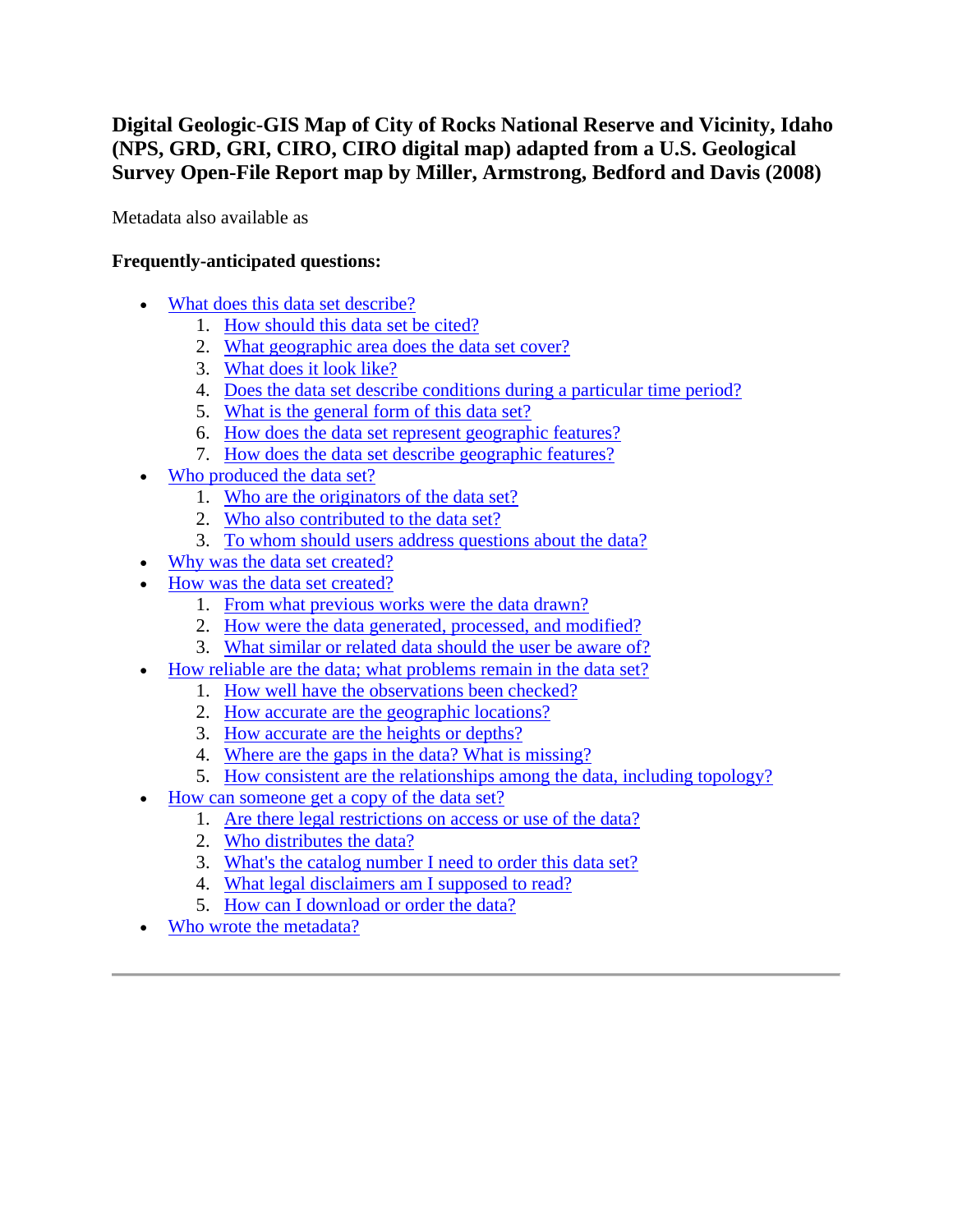#### **What does this data set describe?**

#### *Title:*

Digital Geologic-GIS Map of City of Rocks National Reserve and Vicinity, Idaho (NPS, GRD, GRI, CIRO, CIRO digital map) adapted from a U.S. Geological Survey Open-File Report map by Miller, Armstrong, Bedford and Davis (2008) *Abstract:*

The Digital Geologic-GIS Map of City of Rocks National Reserve and Vicinity, Idaho is composed of GIS data layers and GIS tables, and is available in the following GRIsupported GIS data formats: 1.) a 10.1 file geodatabase (ciro\_geology.gdb), a 2.) Open Geospatial Consortium (OGC) geopackage, and 3.) 2.2 KMZ/KML file for use in Google Earth, however, this format version of the map is limited in data layers presented and in access to GRI ancillary table information. The file geodatabase format is supported with a 1.) ArcGIS Pro map file (.mapx) file (ciro\_geology.mapx) and individual Pro layer (.lyrx) files (for each GIS data layer), as well as with a 2.) 10.1 ArcMap (.mxd) map document (ciro\_geology.mxd) and individual 10.1 layer (.lyr) files (for each GIS data layer). The OGC geopackage is supported with a QGIS project (.qgz) file. Upon request, the GIS data is also available in ESRI 10.1 shapefile format. Contact Stephanie O'Meara (see contact information below) to acquire the GIS data in these GIS data formats. In addition to the GIS data and supporting GIS files, three additional files comprise a GRI digital geologic-GIS dataset or map: 1.) A GIS readme file (ciro\_geology\_gis\_readme.pdf), 2.) the GRI ancillary map information document (.pdf) file (ciro\_geology.pdf) which contains geologic unit descriptions, as well as other ancillary map information and graphics from the source map(s) used by the GRI in the production of the GRI digital geologic-GIS data for the park, and 3.) a user-friendly FAQ PDF version of the metadata (ciro\_geology\_metadata\_faq.pdf). Please read the ciro\_geology\_gis\_readme.pdf for information pertaining to the proper extraction of the GIS data and other map files. Google Earth software is available for free at: https://www.google.com/earth/versions/. QGIS software is available for free at: https://www.qgis.org/en/site/. Users are encouraged to only use the Google Earth data for basic visualization, and to use the GIS data for any type of data analysis or investigation. The data were completed as a component of the Geologic Resources Inventory (GRI) program, a National Park Service (NPS) Inventory and Monitoring (I&M) Division funded program that is administered by the NPS Geologic Resources Division (GRD). For a complete listing of GRI products visit the GRI publications webpage: For a complete listing of GRI products visit the GRI publications webpage: https://www.nps.gov/subjects/geology/geologic-resourcesinventory-products.htm. For more information about the Geologic Resources Inventory Program visit the GRI webpage: https://www.nps.gov/subjects/geology/gri,htm. At the bottom of that webpage is a "Contact Us" link if you need additional information. You may also directly contact the program coordinator, Jason Kenworthy (jason kenworthy@nps.gov). Source geologic maps and data used to complete this GRI digital dataset were provided by the following: U.S. Geological Survey. Detailed information concerning the sources used and their contribution the GRI product are listed in the Source Citation section(s) of this metadata record (ciro\_geology\_metadata.txt or ciro\_geology\_metadata\_faq.pdf). Users of this data are cautioned about the locational accuracy of features within this dataset. Based on the source map scale of 1:24,000 and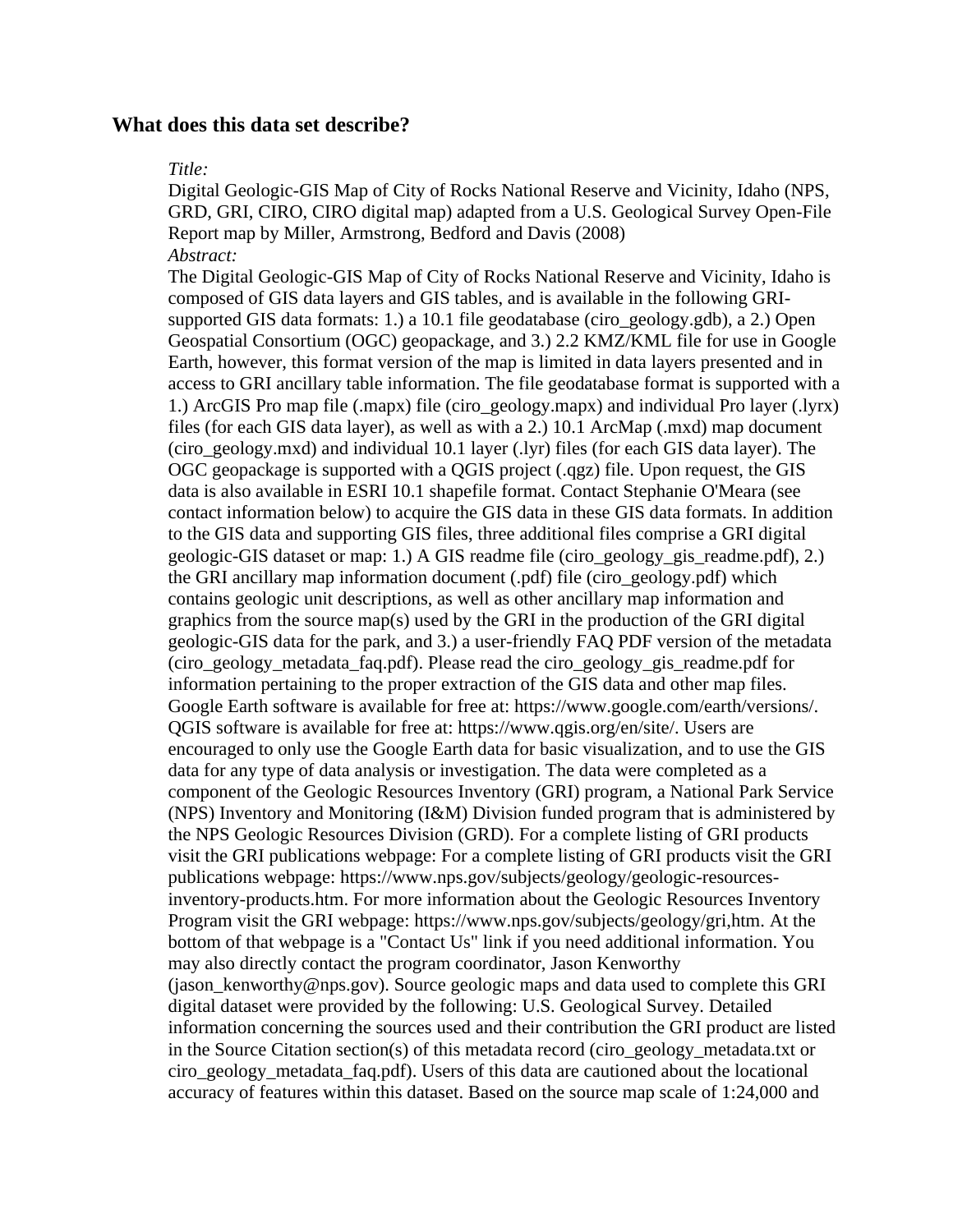United States National Map Accuracy Standards features are within (horizontally) 12.2 meters or 40 feet of their actual location as presented by this dataset. Users of this data should thus not assume the location of features is exactly where they are portrayed in Google Earth, ArcGIS, QGIS or other software used to display this dataset. All GIS and ancillary tables were produced as per the NPS GRI Geology-GIS Geodatabase Data Model v. 2.3. (available at: https://www.nps.gov/articles/gri-geodatabase-model.htm). *Supplemental\_Information:*

The data layers (feature classes) that comprise the Digital Geologic-GIS Map of City of Rocks National Reserve and Vicinity, Idaho include: Geologic Units (CIROGLG), Geologic Contacts (CIROGLGA), Faults (CIROFLT), Geologic Attitude Observation Localities (CIROATD), Geologic Cross Section Lines (CIROSEC), Hazard Feature Lines (CIROHZL) and Geologic Line Features (CIROGLF). In addition to the data layers, there are three GIS tables, the Geologic Unit Information Table (cirounit) Table, the shortversion of the Geologic Unit Information Table (cirounit\_short) Table, and the Source Map Information Table (ciromap) Table. Refer to the NPS GRI Geology-GIS Geodatabase Data Model v. 2.3 (available at: https://www.nps.gov/articles/grigeodatabase-model.htm) for detailed data layer (feature class) and table specifications including attribute field parameters, definitions and domains, and implemented topology rules and relationship classes. For the KML/KMZ format all or only some of the data layers are available. The KMZ file also possesses on-line links to the GRI program and its products, and to this readme document, the GRI ancillary map information document and the FAQ metadata pertaining to this dataset/map. The GIS data projection is NAD83, UTM Zone 12N, however, for the KML/KMZ format the data is projected upon export to WGS84 Geographic, the native coordinate system used by Google Earth.

#### <span id="page-2-0"></span>1. **How should this data set be cited?**

National Park Service (NPS) Geologic Resources Inventory (GRI) program, 20210907, Digital Geologic-GIS Map of City of Rocks National Reserve and Vicinity, Idaho (NPS, GRD, GRI, CIRO, CIRO digital map) adapted from a U.S. Geological Survey Open-File Report map by Miller, Armstrong, Bedford and Davis (2008).

#### <span id="page-2-1"></span>2. **What geographic area does the data set cover?**

*West\_Bounding\_Coordinate:* -113.750877749 *East\_Bounding\_Coordinate:* -113.62574598 *North\_Bounding\_Coordinate:* 42.1277202397 *South\_Bounding\_Coordinate:* 41.9999148598

#### <span id="page-2-2"></span>3. **What does it look like?**

Not applicable No browse graphic provided

#### <span id="page-2-3"></span>4. **Does the data set describe conditions during a particular time period?**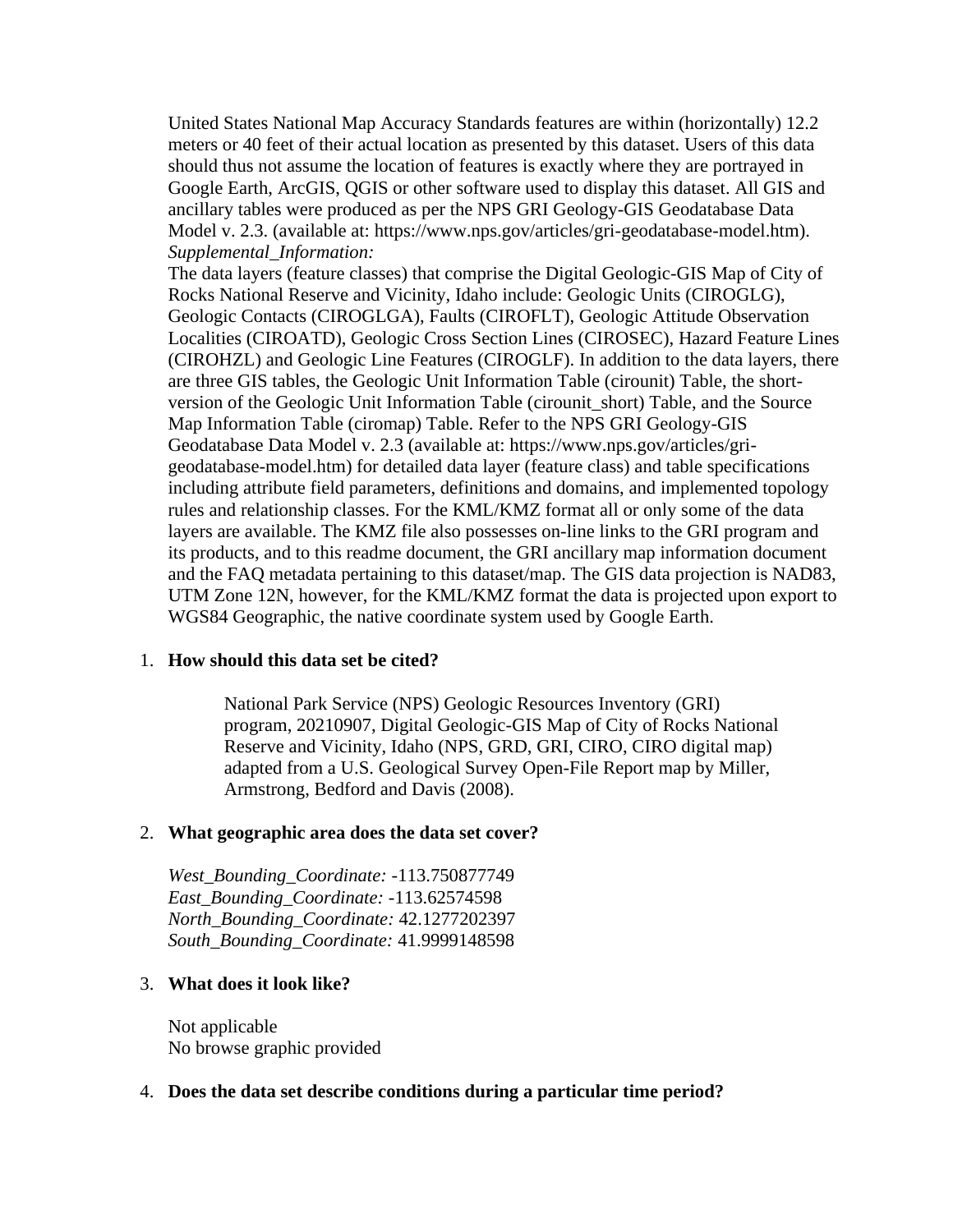Calendar\_Date: 07-Sep-2021 *Currentness\_Reference:* ground condition

### <span id="page-3-0"></span>5. **What is the general form of this data set?**

*Geospatial\_Data\_Presentation\_Form:* map

#### <span id="page-3-1"></span>6. **How does the data set represent geographic features?**

- a. **How are geographic features stored in the data set?**
- b. **What coordinate system is used to represent geographic features?**

*Grid\_Coordinate\_System\_Name:* Universal Transverse Mercator *Universal\_Transverse\_Mercator: UTM\_Zone\_Number:* 12 *Transverse\_Mercator: Scale\_Factor\_at\_Central\_Meridian:* 0.999600 *Longitude\_of\_Central\_Meridian:* -111.0 *Latitude\_of\_Projection\_Origin:* 0.000000

*False\_Easting:* 500000.000000

*False\_Northing:* 0.000000

Planar coordinates are encoded using coordinate pair Abscissae (x-coordinates) are specified to the nearest 0.000007 Ordinates (y-coordinates) are specified to the nearest 0.000007 Planar coordinates are specified in meters

The horizontal datum used is North American Datum of 1983. The ellipsoid used is Geodetic Reference System 80. The semi-major axis of the ellipsoid used is 6378137.000000. The flattening of the ellipsoid used is 1/298.257222.

### <span id="page-3-2"></span>7. **How does the data set describe geographic features?**

#### *Entity\_and\_Attribute\_Overview:*

Refer to the NPS GRI Geology-GIS Geodatabase Data Model v. 2.3 (available at: https://www.nps.gov/articles/gri-geodatabase-model.htm) for detailed feature class and table attribute field parameters, definitions and domains, and implemented relationship classes, as well as for implemented feature class topology rules. *Entity\_and\_Attribute\_Detail\_Citation:*

NPS GRI Geology-GIS Geodatabase Data Model v. 2.3. (available at: https://www.nps.gov/articles/gri-geodatabase-model.htm)

### <span id="page-3-3"></span>**Who produced the data set?**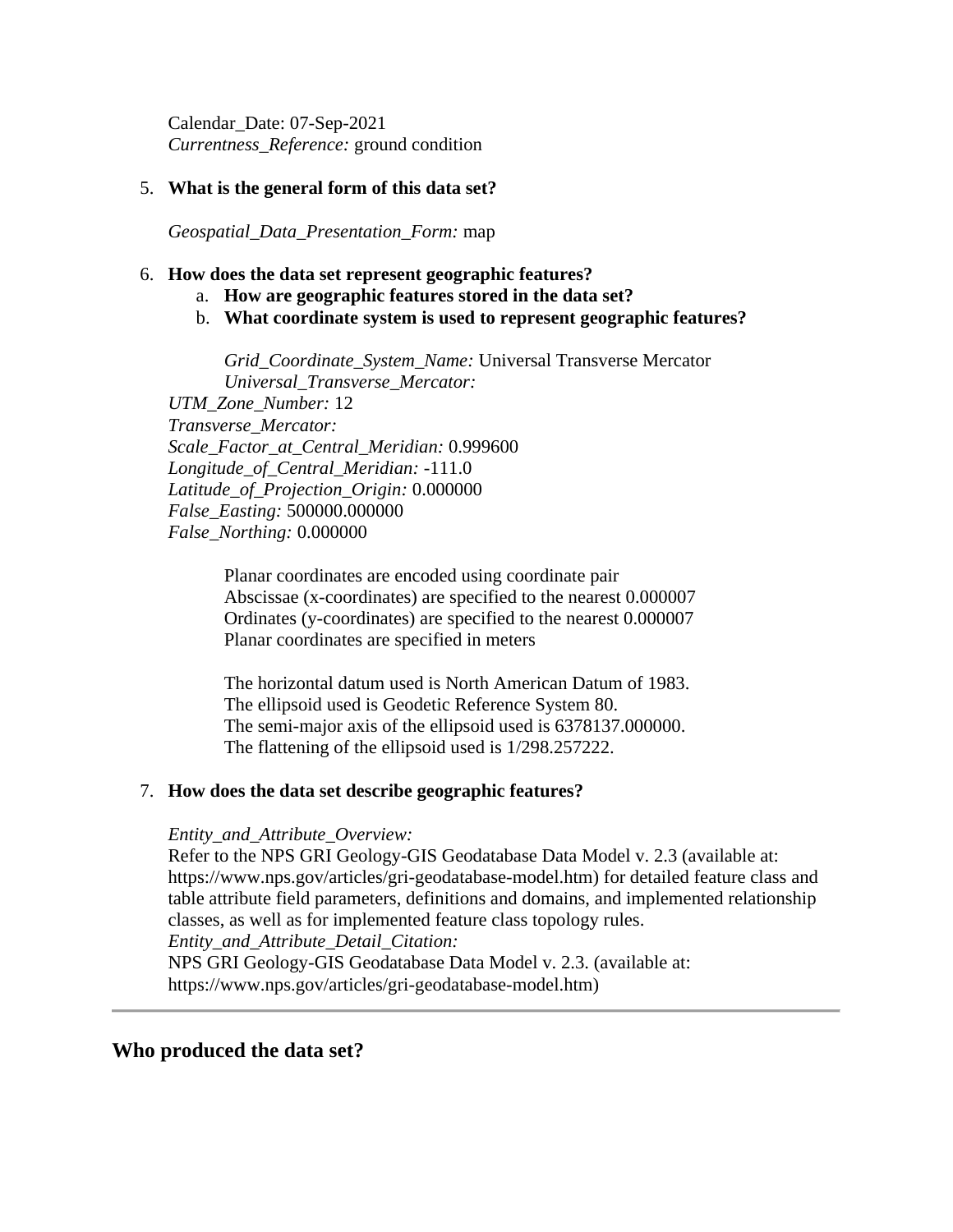- <span id="page-4-0"></span>1. **Who are the originators of the data set?** (may include formal authors, digital compilers, and editors)
	- o National Park Service (NPS) Geologic Resources Inventory (GRI) program
- <span id="page-4-1"></span>2. **Who also contributed to the data set?**

Greg Mack, James Winter and Stephanie O'Meara (NPS Pacific West Region and Colorado State University)

### <span id="page-4-2"></span>3. **To whom should users address questions about the data?**

Stephanie O'Meara Colorado State University Research Associate, Geologist/GIS Specialist/Data Manager 1201 Oak Ridge Drive, Suite 200 Fort Collins, Colorado 80525 USA

(970) 491-6655 (voice) stephanie\_o'meara@partner.nps.gov

*Hours\_of\_Service:* 9:00 a.m. to 5:00 p.m. (MST), Monday - Friday

# <span id="page-4-3"></span>**Why was the data set created?**

The data are intended to assist NPS personnel in the protection and management of City of Rocks National Reserve.

# <span id="page-4-4"></span>**How was the data set created?**

# <span id="page-4-5"></span>1. **From what previous works were the data drawn?**

### **USGS Open-File Report OF-2008-1103** (source 1 of 1)

Miller, David M., Armstrong, Richard L., Bedf, 2008, Preliminary Geologic Map and Digital Database of the Almo Quadrangle and City of Rocks National Reserve, Cassia County, Idaho: Open-File Report OF-2008-1103, U.S. Geological Survey (USGS), Reston, Virginia.

*Type\_of\_Source\_Media:* digital data *Source\_Scale\_Denominator:* 24000 *Source\_Contribution:*

Features and attribution were derived from source digital data. Ancillary map text, including unit descriptions, and graphics, if present on the source map, were captured, formatted and added to the ancillary map information document. See the Process Step section for additional information.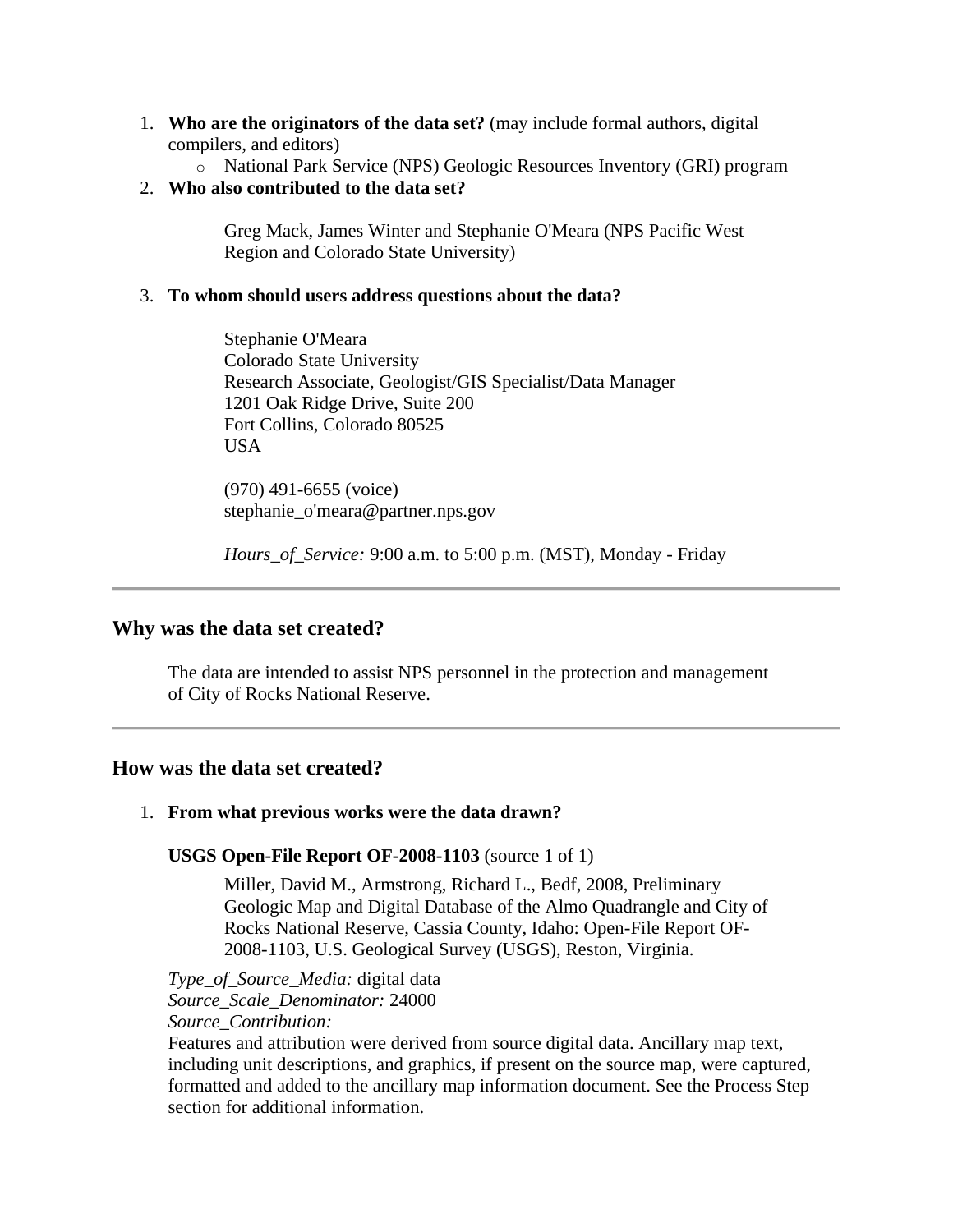#### <span id="page-5-0"></span>2. **How were the data generated, processed, and modified?**

### Date: 07-Sep-2021 (process 1 of 1)

1.) GIS features were produced from source digital data. See the Source Information Contribution section(s) for specific source map details. GIS features were first imported into a GRI data model compliant geodatabase. For details on the GRI data model see the NPS GRI Geology-GIS Geodatabase Data Model v. 2.3 (available at: https://www.nps.gov/articles/gri-geodatabase-model.htm). 2.) Line quality was checked and if warranted edited to ensure good quality linework. 3.) Feature attribution was derived using the source data attribution, and the source printed/plotted map if available. 4.) Data Model topology rules were validated for all features and any topology errors corrected. 5.) Quality control (QC) consisted of checking features and their attribution against the source digital data, as well as against the source printed/plotted map if available. A GRI developed ArcObjects tool was run to check for GRI data model validation and feature-related consistency. 6.) The UNIT and MAP tables were populated and checked against the source(s). Relationship classes were also added and used to ensure attribution consistency between feature class and table attribution. 7.) Feature symbology was produced for all feature classes. An attempt was made to best match symbology to its source map, however, in some cases features symbology maybe slightly modified, primarily based on the limitations of the ArcGIS geology styles. In some cases, however, symbology may have been modified to reconcile differences from multiple sources. 8.) An ArcMap Document was produced, in part by a GRI finalize mxd tool, and layer (.lyr) files saved for all data layers. 9.) The ancillary map information PDF document, see the Supplemental Information section for additional information, was produced from textual information and figures present on the source map(s) and/or in digital data files. If applicable, source map images were produced at 150dpi or greater resolution and optical character recognition (OCR) software was used to produce text from source map text. The text, source map images and other ancillary source map information were added to a Help & Manual (.hmxz) template file. The .hmxz file was then compiled to produce the ancillary map information document. Any compilation errors were then checked and corrected and the document was reviewed for content, usability and grammatical errors. 10.) A Google Earth .kmz/.kml file, as well as a OGC GeoPackage and QGIS project file was produced from the finalized file geodatabase and ArcMap document.

Person who carried out this activity:

James Winter Colorado State University Research Associate, Geologist/GIS Specialist 1201 Oak Ridge Drive, Suite 200 Fort Collins, Colorado 80525-5589 USA

(970) 491-6655 (voice) james.winter@partner.nps.gov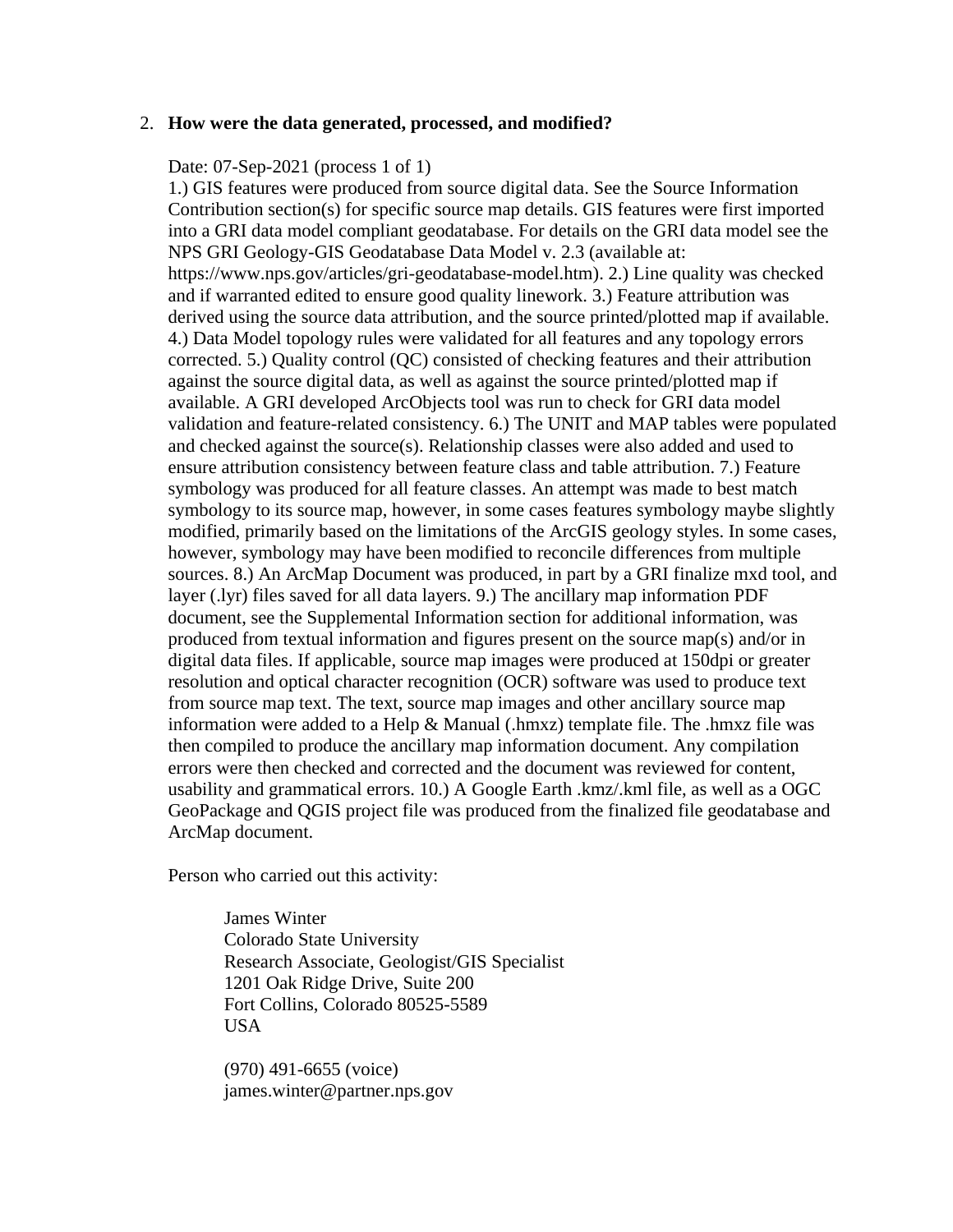*Hours\_of\_Service:* 9:00 a.m. to 5:00 p.m. (MST), Monday - Friday

Data sources used in this process:

### o USGS Open-File Report OF-2008-1103

# <span id="page-6-0"></span>3. **What similar or related data should the user be aware of?**

National Park Service Geologic Resources Inventory (GRI) program, 20210907, Metadata for the Digital Geologic-GIS Map of City of Rocks National Reserve and Vicinity, Idaho (NPS, GRD, GRI, CIRO, CIRO digital map).

# <span id="page-6-1"></span>**How reliable are the data; what problems remain in the data set?**

### <span id="page-6-2"></span>1. **How well have the observations been checked?**

Feature and table attribution was derived and checked with the source map(s). Attribution was checked (QCd) for errors. Users of this data are advised to FULLY and CAREFULLY READ the "DISTRIBUTION LIABILITY" section of this metadata before using the data.

### <span id="page-6-3"></span>2. **How accurate are the geographic locations?**

Data was produced from digital source data. Users of this data are cautioned about the locational accuracy of features within this dataset. Based on the source map scale and United States National Map Accuracy Standards features are within (horizontally) 12.2 meters or 40 feet of their actual location as presented by this dataset. Users of this data should thus not assume the location of features is exactly where they are portrayed in ArcGIS or other software used to display this dataset. The PRECISION of any Shapefile (.shp) files is DOUBLE.

### <span id="page-6-4"></span>3. **How accurate are the heights or depths?**

No vertical coordinates are present in this GRI digital dataset.

# <span id="page-6-5"></span>4. **Where are the gaps in the data? What is missing?**

All data is considered complete to the extent of the source map(s).

# <span id="page-6-6"></span>5. **How consistent are the relationships among the observations, including topology?**

GIS data in 10.1 file geodatabase, OGC geopackage and 2.2 KML/KMZ file formats.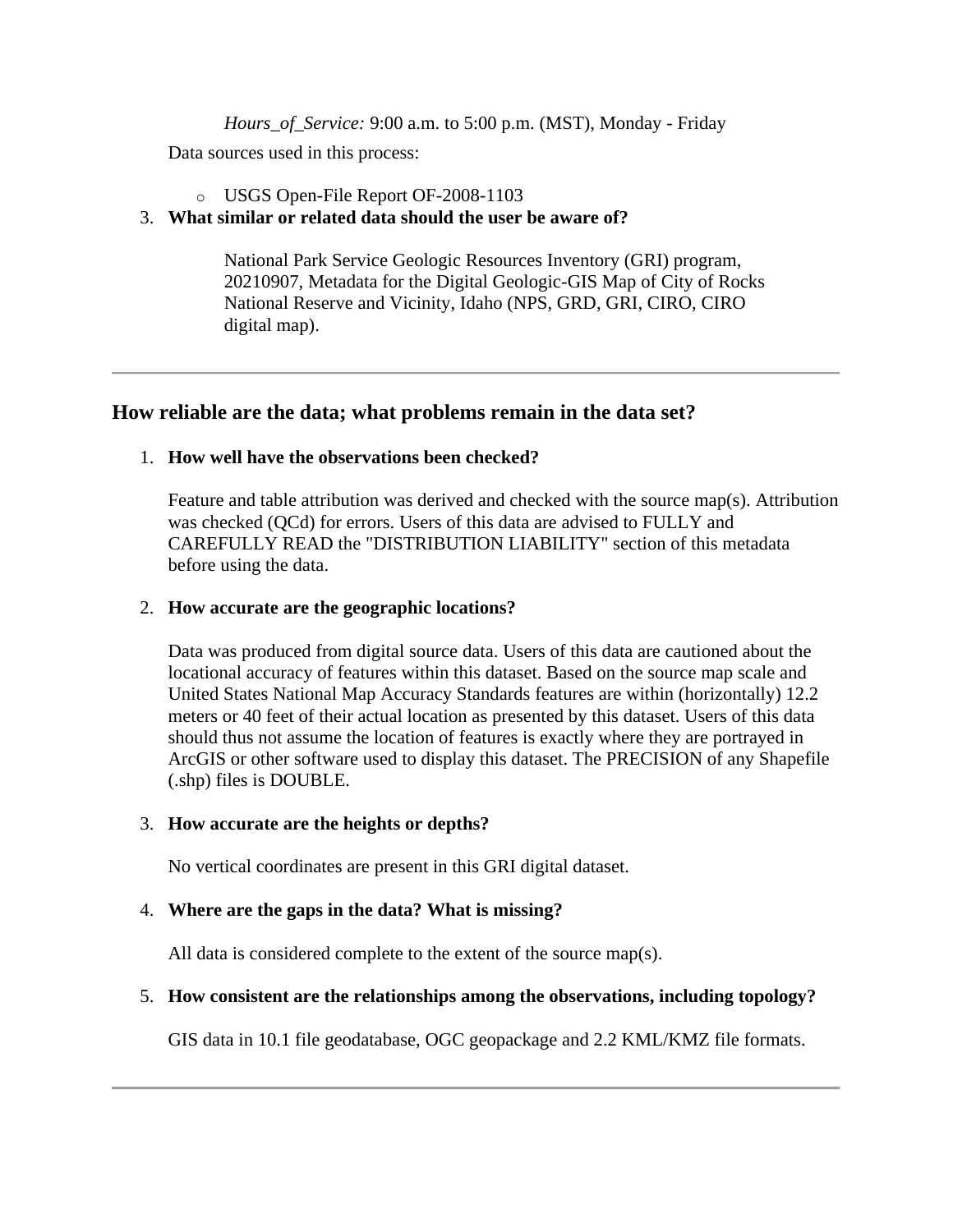### <span id="page-7-1"></span><span id="page-7-0"></span>**How can someone get a copy of the data set?**

#### **Are there legal restrictions on access or use of the data?**

*Access\_Constraints:* None

*Use\_Constraints:*

Not for use at scale greater than 1:24,000 (source map scale). Users of this data are cautioned about the locational accuracy of features within this dataset. Based on the source map scale and United States National Map Accuracy Standards features are within (horizontally) 12.2 meters or 40 feet of their actual location as presented by this dataset. Users of this data should thus not assume the location of features is exactly where they are portrayed in Google Earth, ArcGIS, QGIS or other software used to display this dataset.

#### <span id="page-7-2"></span>1. **Who distributes the data set?** (Distributor 1 of 1)

Stephanie O'Meara Colorado State University Research Associate, Geologist/GIS Specialist/Data Manager 1201 Oak Ridge Drive, Suite 200 Fort Collins, Colorado 80525 USA

(970) 491-6655 (voice) stephanie\_o'meara@partner.nps.gov

*Hours\_of\_Service:* 8:00 a.m. to 4:00 p.m. (MST), Monday - Friday *Contact\_Instructions:* GRI data are available at: [<http://irma.nps.gov/App/Reference/Search>](http://irma.nps.gov/App/Reference/Search)

#### <span id="page-7-3"></span>2. **What's the catalog number I need to order this data set?**

GIS map data available in several GRI-supported GIS data formats

#### <span id="page-7-4"></span>3. **What legal disclaimers am I supposed to read?**

The National Park Service shall not be held liable for improper or incorrect use of the data described and/or contained herein. These data and related graphics are not legal documents and are not intended to be used as such.

The information contained in these data is dynamic and may change over time. The data are not better than the original sources from which they were derived. It is the responsibility of the data user to use the data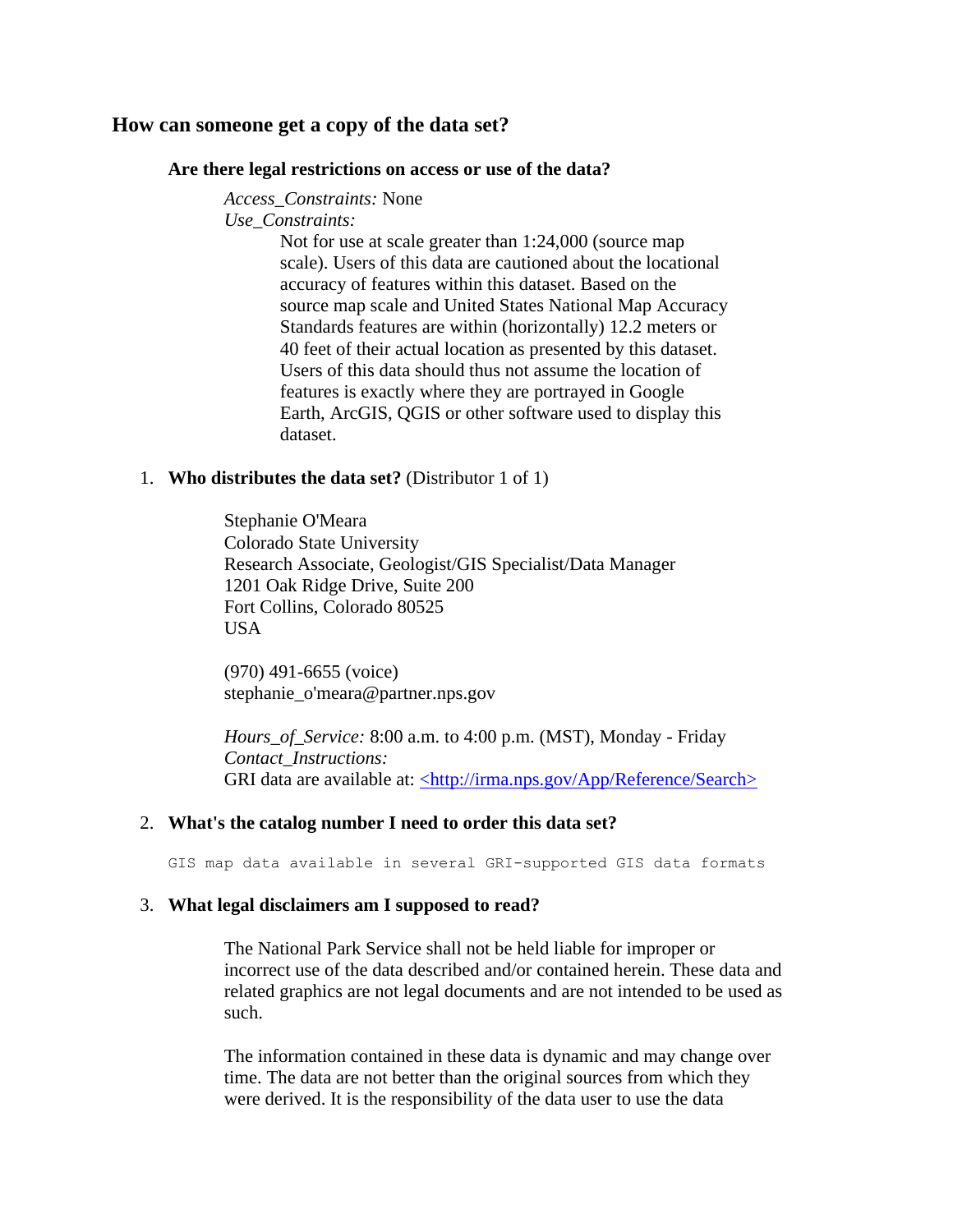appropriately and consistent within the limitations of geospatial data in general and these data in particular. The related graphics are intended to aid the data user in acquiring relevant data; it is not appropriate to use the related graphics as data.

The National Park Service gives no warranty, expressed or implied, as to the accuracy, reliability, or completeness of these data. It is strongly recommended that these data are directly acquired from an NPS server and not indirectly through other sources which may have changed the data in some way. Although these data have been processed successfully on a computer system at the National Park Service, no warranty, expressed or implied is made regarding the utility of the data on another system or for general scientific purposes, nor shall the act of distribution constitute any such warranty. This disclaimer applies to both to individual use of the data and aggregate use with other data.

# <span id="page-8-0"></span>4. **How can I download or order the data?**

# o **Availability in digital form:**

| Data format: | GDB (version ArcGIS Pro 2.4) GIS (file geodatabase format)<br>data package with a Pro map (.mapx) file<br>(ciro_geology_gdb_pro.zip) Size: 1.24      |
|--------------|------------------------------------------------------------------------------------------------------------------------------------------------------|
|              | Network links: NPS Data Store, https://irma.nps.gov/DataStore/                                                                                       |
| Data format: | GDB (version ArcGIS 10.1) GIS (file geodatabase format) data<br>package with an ArcMap map document (.mxd) file<br>(ciro_geology_gdb.zip) Size: 1.51 |
|              | Network links: NPS Data Store, https://irma.nps.gov/DataStore/                                                                                       |
| Data format: | KML/KMZ (version 2.2) Google Earth (kml/kmz format) data<br>package (ciro_geology_kml.zip) Size: 2.16                                                |
|              | Network links: NPS Data Store, https://irma.nps.gov/DataStore/                                                                                       |
| Data format: | GPKG (version OGC geopackage) GIS (geopackage format)<br>data package with a QGIS project (.qgz) file<br>(ciro_geology_gpkg.zip) Size: 1.31          |
|              | Network links: NPS Data Store, https://irma.nps.gov/DataStore/                                                                                       |
| Data format: | PDF (version 9) Ancillary Map Information Document Size:<br>1.85                                                                                     |
|              | Network links: NPS Data Store, https://irma.nps.gov/DataStore/                                                                                       |
| Data format: | PDF (version 9) GIS Readme Document Size: 0.1                                                                                                        |
|              | <b>Network links:</b> NPS Data Store, https://irma.nps.gov/DataStore/                                                                                |
|              | <b>Data format:</b> PDF (version 9) FAQ Metadata File Size: 0.1                                                                                      |
|              | Network links: NPS Data Store, https://irma.nps.gov/DataStore/                                                                                       |